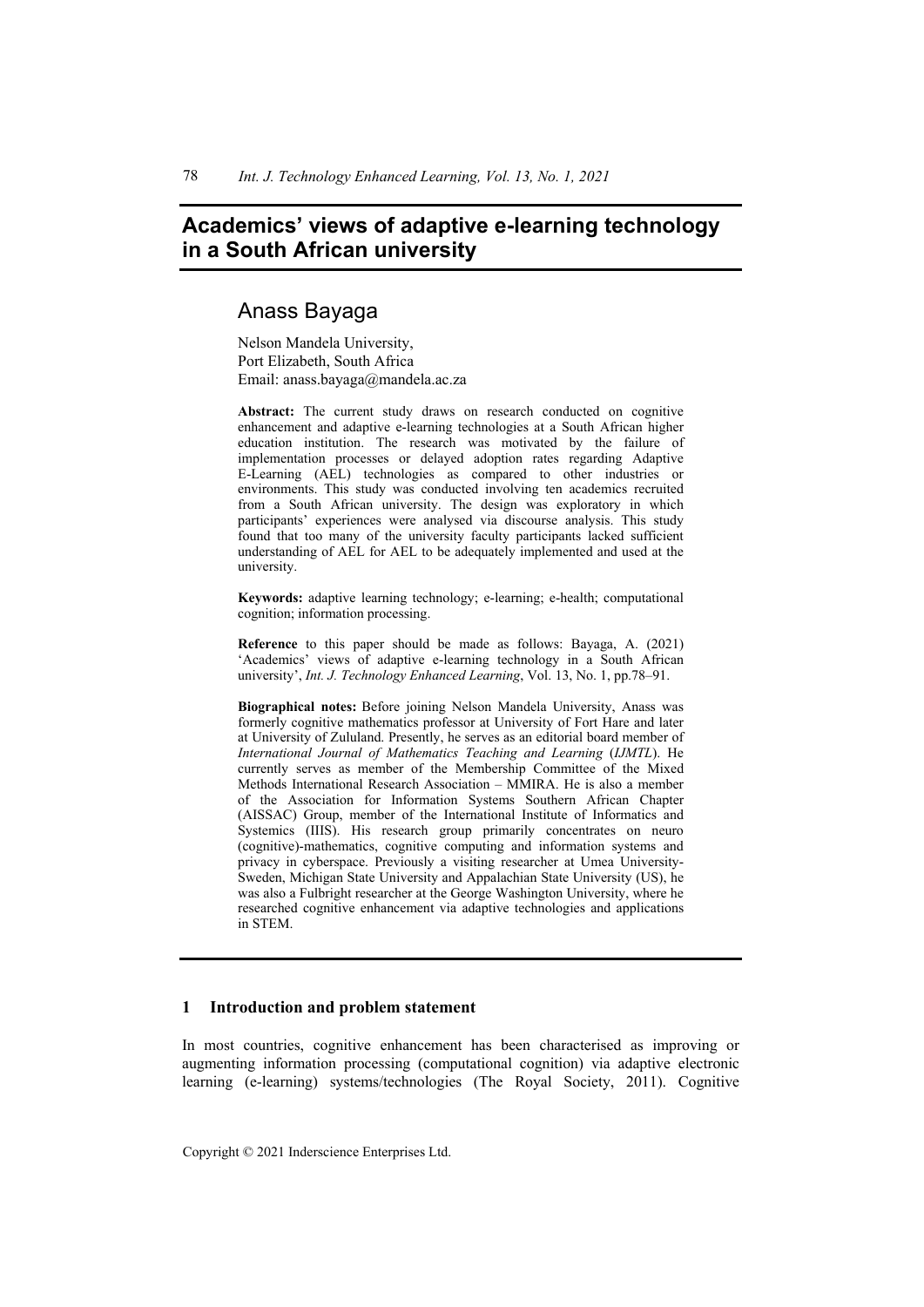enhancement and computational cognition are used interchangeably in the current study. Herein, cognitive enhancement refers to enhancing mental / intellectual prowess leading to increased problem-solving ability or memory (The Royal Society, 2011, p.5). Bostrom and Sandberg (2009) examined methods, ethics, and regulatory challenges associated with cognitive enhancements. More recently, Musheer (2018) examined Information and Communication Technologies (ICT) as a catalyst for the teaching-learning process. In South Africa, Adaptive E-Learning (AEL) systems (see background for definition), a variant of e-learning, has been receiving noticeable attention, primarily in how to enhance learning and cognition (Bharuthram and Kies, 2012; Murphy et al., 2001; Njenga and Fourie, 2010; Palloff and Pratt, 2010; Pollock and Cornford, 2000).

While there are several benefits and challenges, an AEL system could be described as "an interactive system that personalises and adapts e-learning content, pedagogical models, and interactions between participants in the environment to meet the individual needs and preferences of users if and when they arise" (Stoyanov and Kirchner, 2004, p.41). Albeit with remarkably varying outcomes, recent attention has focused on enhancing cognition through e-learning (Adams-Becker et al., 2017; Bates, 2015; eLearn Center, 2017; Ferguson et al., 2017). For instance, the eLearn Center (2018) reported on the 20 most frequent e-learning indexed research topics. Among others, these included adaptive learning, literacy, blended learning, mobile learning, e-learning adoption, intelligent systems, game and gamification, and virtual reality. This report also noted research methodologies associated with these e-learning studies including descriptions (38.8%), evaluations (18.0%), experiments (15.9%), designs (9.8%), reviews (9.4%), case studies  $(8.0\%)$  and others  $(\leq 1\%)$ , with the majority of research concentrated on undergraduate teaching and learning (56.6%). Practitioners are aware of common e-learning tools used in higher education such as: web log (blog); social bookmarking, used for web-based service to share internet bookmarks; Really Simple Syndication (RSS), used to publish frequently updated digital content; and instant messaging such as Gtalk, Skype, Meetro, ICQ, and podcasting.

Despite the variation in methodologies and findings, researchers have advocated for AEL as a vital means of cognitive enhancement. Although far more broadly advocated for as a significant means to enhance cognition, research has linked sophisticated AEL technology with cognitive-enhancing therapeutic pharmaceuticals (The Royal Society, 2011). In comparing AEL and pharmaceuticals as means of cognitive enhancement, AEL outweighs most enhancers and is regularly recognised as one of the most successful cognitive enhancers of all (The Royal Society, 2011). This may be so because AEL systems serve as a means of access to strategies for abstract thought processes, such as are needed in problem solving in cryptography, logic and algebra in computer science/mathematics. In the context of gaming, adaptive game-like programs operate on an individual's natural reward system, wherein this form of learning assists in knowing which action has the most valuable outcome (The Royal Society, 2011). Through understanding of cognitive informatics and gamification, abstract thought processes may be decontextualised and explained in a range of challenges, which may increase abilities in mental or cognitive flexibility (The Royal Society, 2011). Thus, insights from cognitive informatics regarding technology, and subsequently cognition, are important. Indeed, it is believed that technologies and computer games could be designed to support and enhance cognition, even regarding higher level cognitive domains such as application, synthesis of ideas, evaluation, and creation of ideas.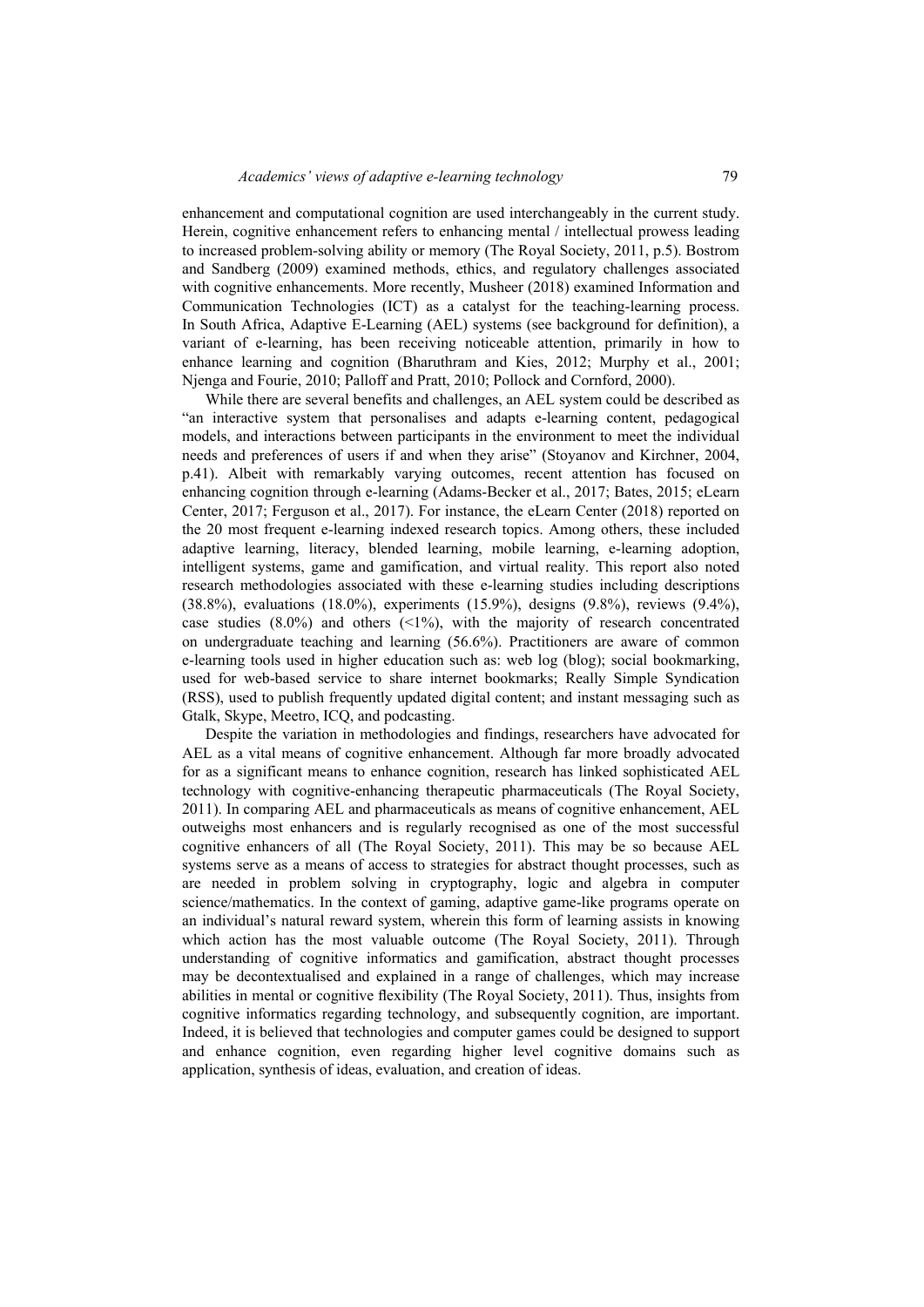However, due to several factors, such as failure of implementation of AEL technologies, particularly in South Africa, the few specialised teachers of AEL systems have limited knowledge of AEL technologies and hence, struggle to learn more of, implement, advance, and disseminate information about, AEL technology (Bharuthram and Kies, 2012). Nevertheless, The Royal Society (2011) insists on the importance of advancing AEL technologies by adding that an AEL system has the potential to complement the teacher by targeting learning experiences.

Altogether, there is a need for continued research into AEL technology. This is necessary in the domain of higher education, where instruction and learning is often contextualised in technology environments. This current research is guided by examining AEL systems and cognitive computing (information processing) in higher education through the works, among others, of the eLearn Center (2017, 2018), Ferguson et al. (2017), Bates (2015), Adams-Becker et al. (2017), The Royal Society (2011), and Bostrom and Sandberg (2009). As a consequence of the introductory section, the following forms the basis of the study's objective:

## *1.1 Objective of the study*

The primary thrust of this study is to investigate the beliefs and attitudes of university faculty who purport to use AEL in instruction and student learning, and compare these opinions with existing research on cognitive enhancement and AEL systems in higher education.

## **2 Review work – criticisms of an adaptive e-learning system and its use cases**

Regardless of the benefits of AEL, various challenges have been recognised as hindering its implementation. Skills in language, literacy, and numeracy tend to have an impact on the effective use of AEL (The Royal Society, 2011). Determinists suggest that the path of neurological patterns sets individuals on an unchangeable trajectory. Smith and Hardman (2014) explored the influence of learning-assisted programs and computer software, and questioned whether training necessarily transfers to good performance. In some dimensions, their research contrasted assumptions underlying the need for the implementation of computer-based technology and mathematics software. Indeed, their findings in respect to South Africa challenged the notion that computers assist in learning and make significant contributions to education.

Conversely, there exists substantial evidence suggesting positive results from employing AEL toward increasing working memory and learning (Barrow et al., 2007; Christmann et al., 1997; Forsythe, 2007; Harrison et al., 2004; The Royal Society, 2011). In support of these studies, The Royal Society (2011, p.14) argued that AEL systems could be "…developed to support individualised self-paced learning and highly specialised practice in a game-like way." To this end, "…interactive games of this kind use a [student-lecturer] model to adapt the task to the students' needs, and a task model to provide meaningful feedback on their actions" (The Royal Society, 2017, p.14). With ongoing research and understanding in higher education, a further development of cognitive enhancement using AEL technology may contribute to overcoming current challenges to its implementation (Bostrom and Sandberg, 2009).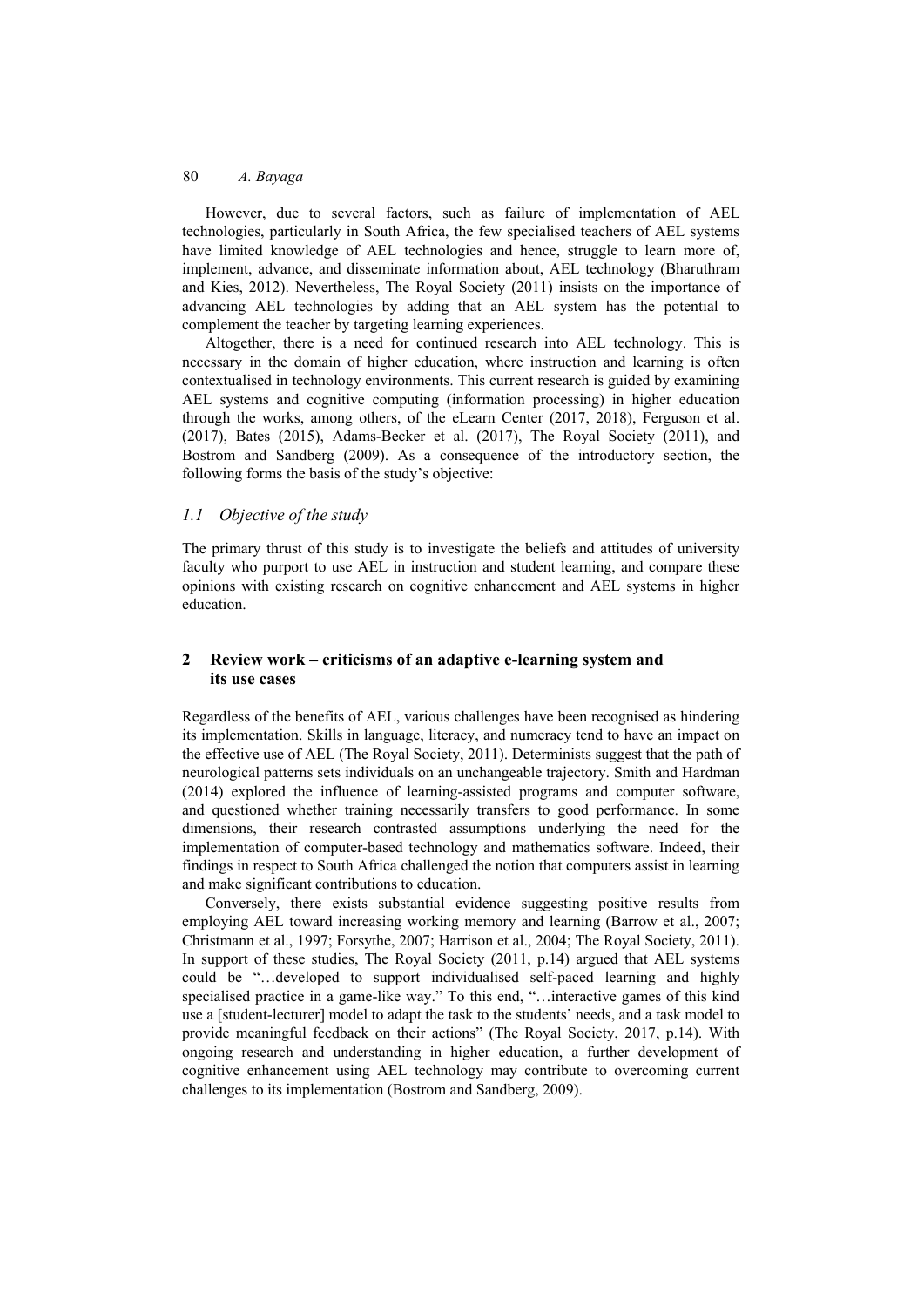#### *Potential implication 1*

A possible implication is that AEL could enhance personalised and interactive experiences in more real and simulated environments better than other cognitive-enhancing experiences. However, higher education has been beleaguered with (in)appropriate methods of implementing and using AEL, and lags behind other industries such as ehealth (medicine), aviation, and e-banking, where adaptive technologies have been successfully applied and advanced. Some of the following background is devoted to exploring AEL in parallel industries from which higher education could learn some lessons.

## *2.1 Adaptive e-learning systems in higher education; methods, contracts and challenges*

## *Contrasting, but significant strides*

AEL research in aviation, e-banking, and e-health demonstrates novel approaches and methods with profound results. Some of these include; in the realm of business (e.g., the Internet of Things (IoT) and business analytics and sensor networks); in the medical field (e.g., applications in healthcare systems, smart systems for behavioural change, implanted sensor-based visual prostheses and body sensor networks, IoT in medical emergencies responses, drug trial and patient monitoring devices, pacemaker and cardiac performance monitoring devices, and medical response services and devices); and regarding home concerns (e.g., smart home systems and disaster management services). Conversely, educators are usually limited to both the open source learning management system (e.g., Moodle and Blackboard) and software (e.g., MATLAB, Geometer's Sketchpad, R, and GeoGebra) mandated by their respective universities. Unlike in the medical field, wherein individualised, smart, adaptive, and internal-wearable medical devices are commonly used, in higher education, no such individualised applications are even at advanced stages of testing (beta versions) (Bostrom and Sandberg, 2009).

## *Potential implication 2*

With the wide-ranging and invaluable applications of adaptive technology in other fields, one wonders why higher education appears to be hesitant in considering and implementing AEL in learning and cognitive enhancement. A myriad of reasons has been suggested, promoting the need for research regarding factors that enhance computational cognition and information processing via AEL (Bostrom and Sandberg, 2009). Particular cognitive factors that are necessary for acquisition of advanced skills in computation have been noted (Bostrom and Sandberg, 2009; (e.g., Deary et al., 2007; Spinath et al., 2006) including working memory (e.g., Passolunghi et al., 2007; Swanson and Kim, 2007), spatial processing (e.g., Guay and McDaniel, 1977; Jones and Burnett, 2008), and language abilities (e.g., Koponen et al., 2007; Lee et al., 2004). Connecting some of these dimensions, Koponen et al. (2007) established a moderate relationship between phonological awareness and text reading ability and computation fluency for fifth graders  $(r = .49)$ . This was accounted for its spatial ability as well as processing speed in terms of computational cognition. Consequently, AEL systems have been receiving growing acknowledgement, fundamentally due to advances in the information process (cognitive process) and from diverse fields or industries as aforementioned (Dominic and Francis, 2015; Räsänen et al., 2009; Wu et al., 2018; Zhang, 2004).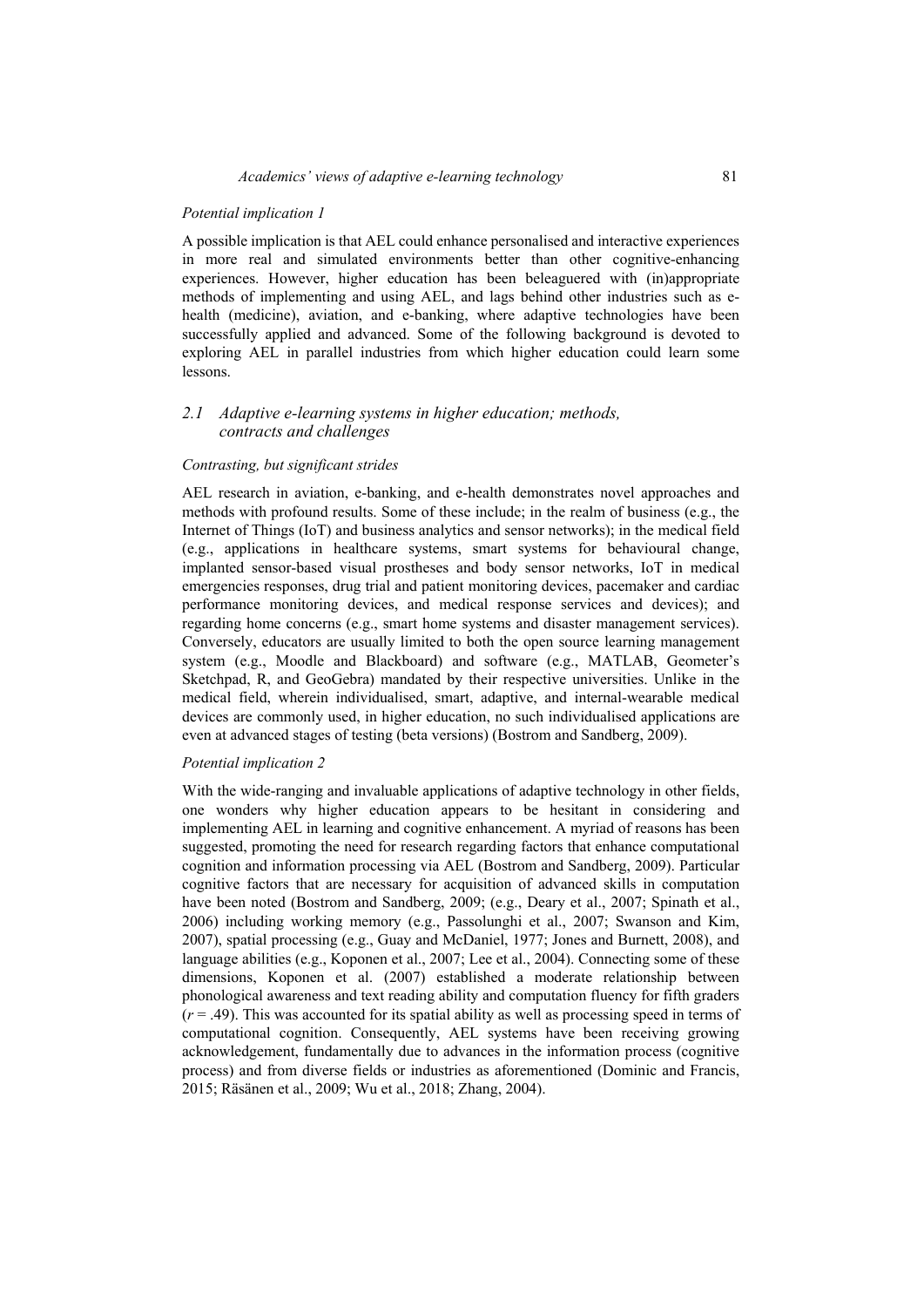#### *Potential implication 3*

Effectively, it is suggested that e-learning is capable of incorporating AEL applications in student cognition (learning) as well as teaching. This capability is commensurate with Rosenberg's (2001, p.28) definition of e-learning as "…the use of internet technologies to deliver a variety of solutions that enhance knowledge and performance" and takes into account learners' different prior knowledge, experience, cognitive abilities, and goals. As a result, "…adaptive e-learning systems refer to a set of information techniques oriented to offer all students appropriate learning materials in response to their requirements and characteristics (Wu et al., 2018, p.903). Accordingly, Räsänen et al. (2009, p.452) stated that cognitive enhancement via adaptive learning technology

> "…could be considered as real teaching machines specially for enhancing cognition" [for which] "typically, three requirements have been regarded as important: (1) The machine must present information in the form of a task, (2) it must provide some means to respond [to it], and (3) it must provide feedback about the correctness of the response… [T]he new possibilities of automated computing enable us to include two other requirements: (4) The system should be able to adapt the task conditions online to maximise learning, and (5) when an error occurs, the system should give feedback that minimises the probability of failure next time.'

The question thus arises from this characterisation as to whether it is possible to design a miniaturised version of AEL for the university educational system as a cognitive enhancer. Conversely, it is still a matter of debate as to how many current computerised teaching systems meet these characteristics. These debates are important to be resolved in order to improve students' attitudes and conceptual and procedural understanding in computational cognition (Butterworth et al., 2011; Mendezabal and Tindowen, 2018; Safdar et al., 2011; Smith and Hardman, 2014).

## *Potential Implication 4*

There continues to be a need for an AEL system designed for augmenting knowledge production in higher education (Akbulut and Cardak, 2012; Butterworth et al., 2011; Mendezabal and Tindowen, 2018; Safdar et al., 2011; Smith and Hardman, 2014). For two decades, concepts such as AEL systems, adaptive educational hypermedia, and the adaptive web have prominently featured in research (e.g., Akbulut and Cardak, 2012; Brusilovsky and Maybury, 2002; Ford and Chen, 2000; Froschl, 2005; Graf et al., 2009; Hung et al., 2009; Wu et al., 2018). Many studies have recounted the effectiveness of AEL on students' academic learning, motivation, and lifelong learning (e.g., Mumtaz, 2000; Musheer, 2018; Safdar et al., 2011; The Royal Society, 2011). Others have investigated the use of AEL and ICT in the context of abstract topics such as computer science and mathematics, in which students perennially struggle with both understanding and communicating about the disciplines (e.g., Kallai and Tzelgov, 2009; Meert et al., 2009; Muzheve and Capraro, 2012; Opfer and DeVries, 2008; Schneider and Siegler, 2010). Some have recognised that when students struggle with mathematical content within computer learning environments, misunderstandings are mostly tracked to issues concerning student cognition rather than computer science or mathematics themselves (Lyons et al., 2014).

Despite the increasing need for AEL research, Mumtaz (2000) suggested several factors for slow uptake of AEL implementation; factors that are largely attributed to the marginal quality of some software options, national policies regarding AEL systems, and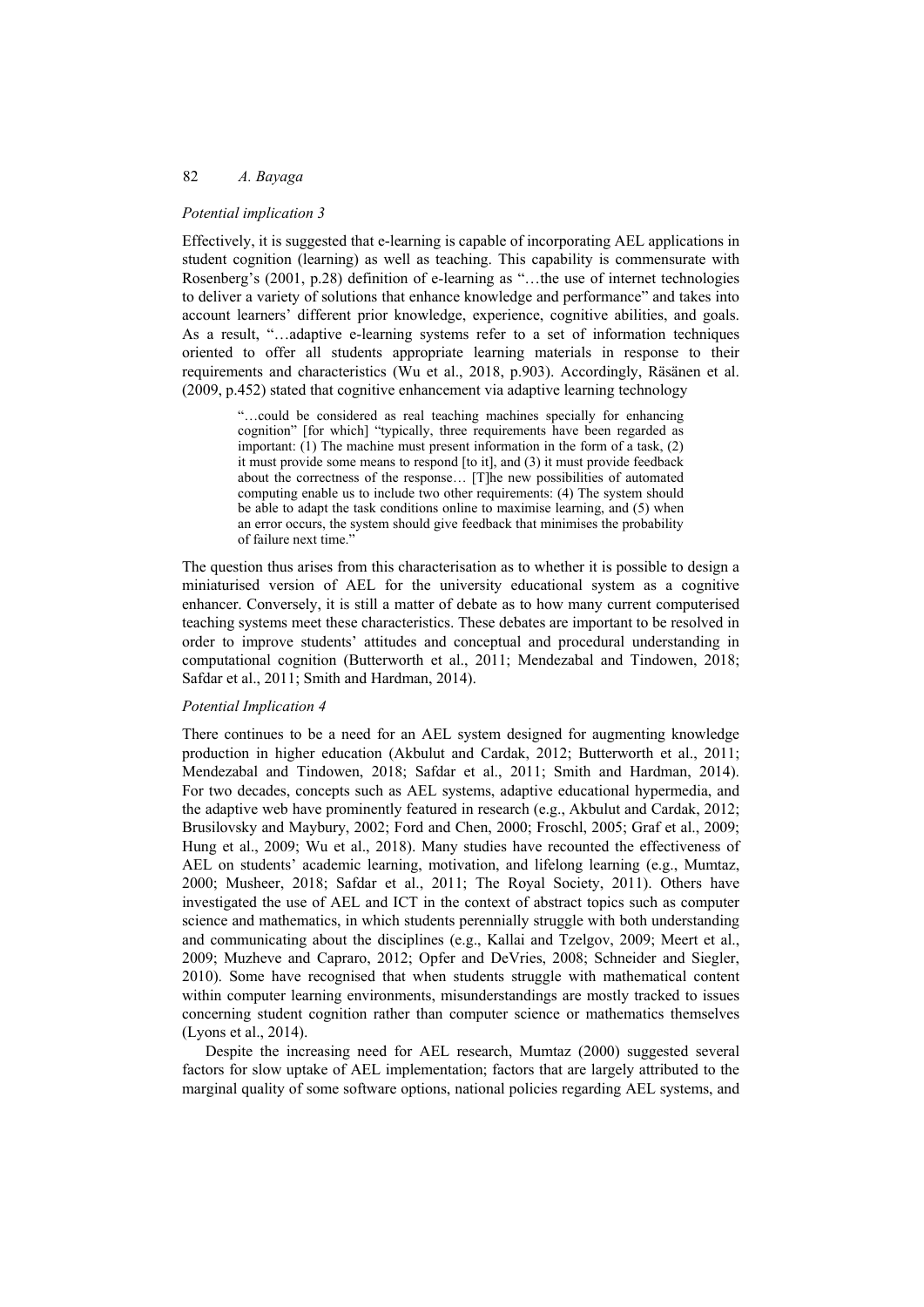the lack of pedagogical integration. Mumtaz (2000, p.319) also opined that "…successful implementation of ICT needs to address … interlocking frameworks for change…". These interlocking frameworks include the nexus of the students, teachers, institution, and policy-makers. Another challenge to the implementation of AEL in education has developed from the definitional imprecision with which some terms regarding ICT and AEL are discussed. Consequently, there exists a myriad of definitions, applications, and even misapplications of technology. For example, inferred from Guilhermina's (2007) opinion, applied educational technologies are mostly synonymous with educational technologies since the former involve every aspect of technological applications, their processes, and educational functions, which may include but are not limited to course management. Similarly, for Thompson et al. (1996, p.2), educational technology and instructional technology are interchangeable, since both are used for "theory and practice of the planning, development, use, management and evaluation of learning processes and resources." For that reason, Guilhermina (2007) suggested that technological education could consequently; imply the ability to know the functionality of technology together with the assessment of its effect and how it evolves with society. In contrast, "ICT combines computer technology and telecommunication technology, especially in the world wide web, while computer literacy is considered to be a collection of competences as well as knowledge combined with attitudes" (Guilhermina, 2007, p.41).

Considering the seemingly endless discourse on AEL systems in higher education with mixed foci in terms of methods, challenges, and contracts, the current study examined university opinions regarding cognitive enhancement via AEL technology. This was conducted through seeking experiences / views of ten academics recruited from a South African university. The design was exploratory in which participants' experiences were analysed through discourse analysis as further explained in the following section.

#### *Summary*

As seen above, there are many implications to the background material. The participant interviews in this study seek to shed light on some of these implications.

## **3 Methodology**

In examining cognitive enhancement through adaptive learning technology, ten (10) academics (denoted, R1, R2, R3, ..., R10) were recruited from a South African university. The participating academics were in the university's department of mathematics, sciences, and technology education. All participants had access to, and expertise with, how the university's e-learning portals work, how many academics utilise them, and how they are purported to enhance learning. The university used the open source learning management systems Moodle and Blackboard and the department made use of software platforms such as MATLAB, Geometer's Sketchpad, R, and GeoGebra.

A questionnaire was designed for determining their views regarding the use, importance, and implementation of AEL systems in university students' learning. The task was adapted from the problem statement, the literature, contestations and gaps found in the literature, particularly regarding cognitive processing via AEL systems (e.g., Deary et al., 2007; Spinath et al., 2006), working memory (e.g., Passolunghi et al., 2007; Swanson and Kim, 2007), spatial processing (e.g., Guay and McDaniel, 1977; Jones and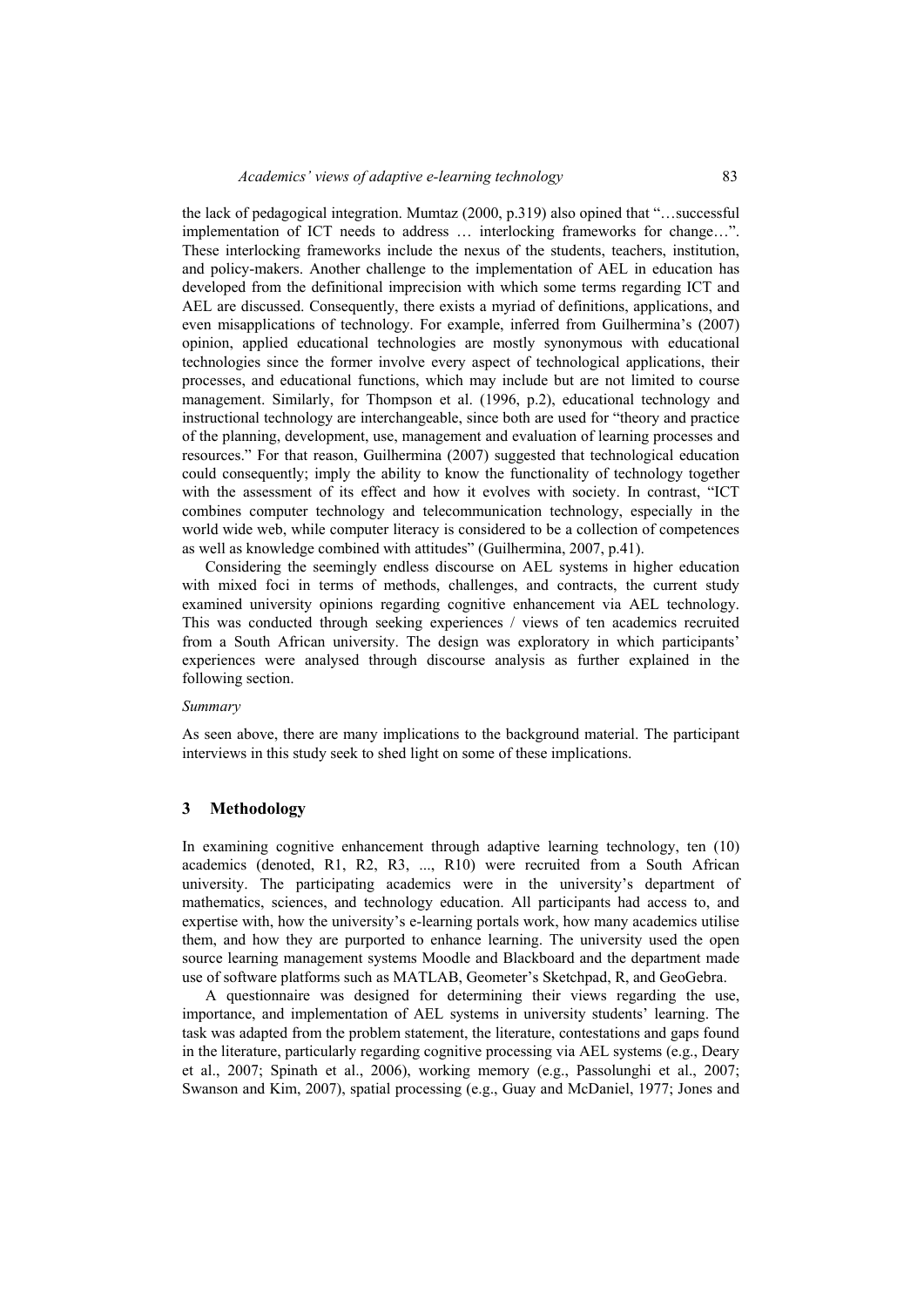Burnett, 2008), and language abilities (e.g., Koponen et al., 2007; Lee et al., 2004). Participants were allowed to either write their responses to the questionnaire or provide oral answers that were recorded and transcribed.

The project was implemented in the first semester of the 2019 academic year and examined participants' understanding of AEL technology by investigating definitions, methodologies, and factors promoting AEL. Noesgaard and Ørngreen (2015) recount that many studies have used various quantitative and statistical methodologies to examine learning through AEL technology (e.g., Grgurovic et al., 2013; Means et al., 2013; Rosenberg et al., 2003; Veneri, 2011). However, this current study employs a qualitative, Exploratory Data Analysis (EDA), methodology (Given, 2008) to investigate participants' opinions. In this study, data analysis was performed through discourse analysis (Gee, 2005; Johnstone, 2002; Schiffrin et al., 2001). Participants were interviewed regarding their level of understanding of: information systems, computer applications technology, information processing and computational cognition, and learning through AEL technology. Through discourse analysis, the researcher sought to discover and review patterns, themes, and discrepancies among responses. Ethical consideration in terms of anonymity and privacy were observed at all times.

## **4 Results and discussion**

#### *Definitions*

One of the difficulties immediately recognised in analysing participants' responses parallels the findings previously mentioned (e.g., Guilhermina, 2007; Thompson et al., 1996) that inconsistencies arise among definitions of ICT and AEL nomenclature and applications. For instance, when participants were asked to define AEL technology, R1 used the description: *technology that adapts to one's unique way of learning over time. The technology collects data about how one learns to improve one's future learning experiences.* (This has some consistencies with responses from R4 and R9.) However, R3 added that computational cognition should be referred to as: *the brain's ability to compute. It could be a human brain or a computer's operating system. But I think in higher education it means both. It could mean to study cognition, or to use operating systems.* (R8 had similar opinions.) Notably, the articulations from R1 seem more refined and precise than those by R3, who, in further communications, stated that *all the technology we use can provide students with different assignments based on needs. This is AEL*. (Similar responses were provided by R2, R5, and R8.)

At variance with R3, R5 suggested that cognitive enhancement via AEL technology in higher education (and everywhere) … *could mean to use technology to enhance computational cognition, information processing, and use computer applications… for learning and to study learning*. (These ideas are consistent with R4 and R7.) Defining information processing, R5 articulated, …*a process of decrypting pieces of information, which appear disconnected to make connections, so to understand a phenomenon or*  solve a problem. This could be done in higher education to understand student *experiences, failures, and success within the higher education system*. (Similar notions were stated by R1, R2, R4, and R9.)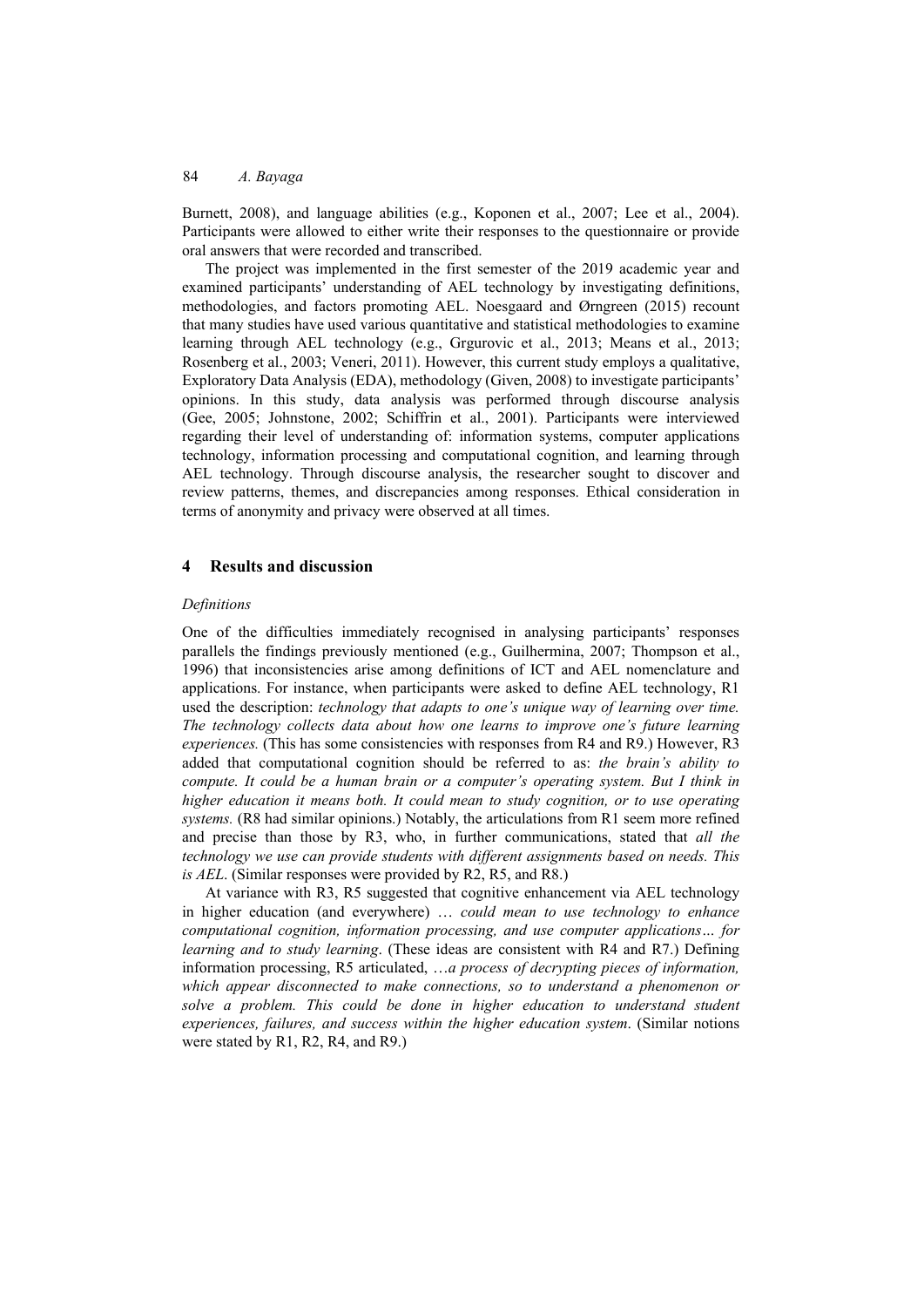While these few responses clearly indicate that the participants had differing understanding of AEL, many held the belief that any technology through which instructors could provide, or students access, different assignments could be considered AEL (R2, R3, R5, R7, R8). This is notably far from characteristics of AEL provided by Wu et al. (2018) and Räsänen et al. (2009), and may in part explain the respective department's limited implementation of AEL.

Consistent with the response of R1, R9 suggested that cognitive enhancement via AEL technology should be seen as *software that elicits particular responses from the students. The software then manages the interaction, leading to a 'custom-based' learning environment for the learner in question*. (This is similar to R4.) However, for AEL technology, R9 argued that it should encompass …*software development that mediates the learning process by customising the learning environment* (R1, R4). In this case, R9 was consistent with the opinions of Bostrom and Sandberg (2009). Conversely, R10, when asked for a definition for AEL, stated, *I don't know. I teach with technology, but I don't think that I have an exact definition for AEL* (Similar to R8).

While all research participants in this study worked in the same department in the same university and had access to the same technological resources, participants had differing levels of knowledge of AEL. Notably, the literature seems to tie information processing with computational cognition through the mechanisms of obtaining, retaining, and reproducing information contextualised within a task (Ansari, 2008; Bostrom and Sandberg, 2009). In AEL architecture and information processing, these three mechanisms have evolved unevenly over time without established results, particularly in most African institutions of higher education. This may explain the difficulty in succinct explanation of some of the concepts of AEL as noted by some of the participants.

In summary, it can only be assumed that inconsistencies among participants' notions of the nature of AEL would certainly affect the implementation of AEL within a particular department. This is all the more so when all participants work in the same department in the same university. It must be wondered how more consistent definitions could be shared within a department and across a university.

#### *Applying AEL*

In studying cognitive correlates of performance in computational cognition, Wei et al. (2012) suggest that not much advanced research is devoted to advanced computational cognition such as artificial intelligence, cryptography, or modern algebra logic. This is seen in the statements of R1: *I have not seen true AEL in higher math university courses.*  It seems like all those options are for lower level courses with a greater number of *students in each class. And, I have not seen much research regarding student learning in these environments. It seems like they are most geared to classroom management of larger classes than really investigating if students learn better.* (R4 and R9 had similar comments.) Since some of the participants in this study had expertise in some of these fields and not in others, this may also partially explain why some participants, such as R1, R7, and R6, do not share the same views.

A suggestion provided by Wei et al. (2012) is more consistent with the view of participant R9, who argued that computer applications should *deal with the technology that is involved in the use of computers in solving problems (all kinds of problems!!).* Participant R9's view should not be limited to only elementary studies. While R9's view is consistent with the work of Wei et al. (2012), it is evident that not all academics are fully abreast with the notion of computer application technologies. As stated by R5, *I use*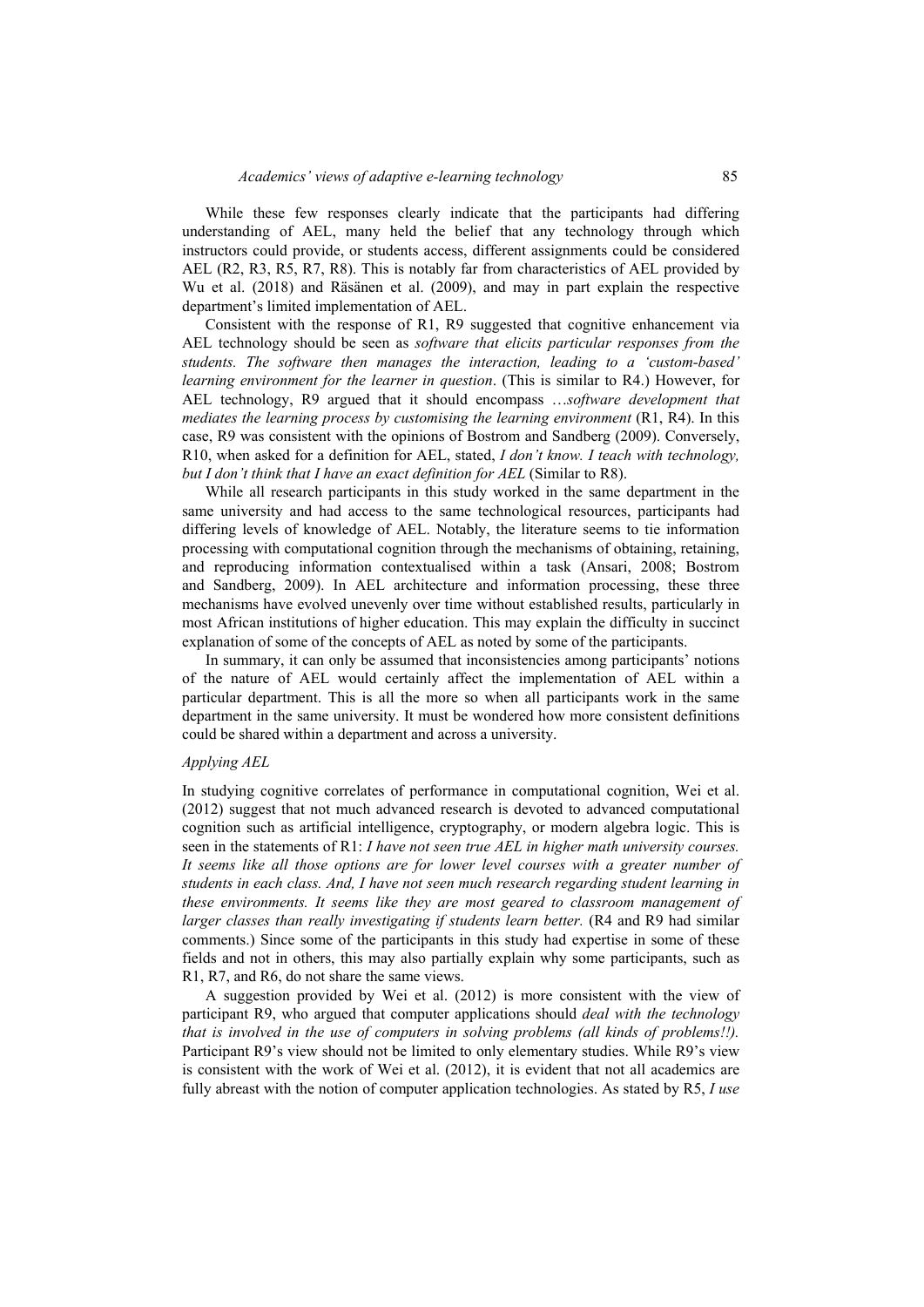*technology in my classrooms. The students use MATLAB and Blackboard to solve problems. Even if they all get the same problems, they solve the problems in their own ways. They adapt MATLAB to solve the problem* (Similar to R3, R6, R8). While R5 has a distorted view of AEL, it may still be more valuable than the view of R10, who, when asked what computer application technology referred to, simply declared, *I don't know* (Similar to R8).

Motivating the needs for research regarding computer application technologies, Wei et al. (2012) argued for the importance of promoting advanced computational cognition among university students and investigating all factors (including cognitive factors) that are important for acquiring advanced computational cognition*.* While understanding information processing of elementary computation tends to enhance our understanding of computational cognition, such research tends to be limited, especially at advanced levels of cognition and mathematical topics. This cumulative effect of early foundational skills on later outcomes has been referred to as the 'Matthew Effect' (Ansari, 2008), implying that the importance of studying foundational systems in an effort to improve the starting points of skill acquisition, may have a dramatic, cumulative influence on later outcomes. Thus, based on the assertion of Wei et al. (2012) and due in part to the three earlier mentioned mechanisms, much of the focus of the current research was inspired by the tremendous progress that has been made on the development of reading skills amongst children and AEL architecture (Lyons et al., 2008)*.*

In contrast to participants such as R2, R9 and R5 (R5 stated, *while I believe in the power of technology, I confess that I rarely see provable results regarding improving student learning*), and despite the consequence of Matthew Effect, Wei et al. (2012) reveal that basic numerical processing and computation do not generally correlate with performance in advanced cognitive computing. For instance, after controlling for other factors, Wei et al. (2012) establish that spatial abilities significantly correlate with mathematical performance in respect to advanced computational cognition. Additionally, Wei et al (2012) find that rather than basic numerical processing, spatial abilities, together with language comprehension, plays a crucial role in advanced computational cognition. Consequently, enhancing cognition through AEL technology has become imperative since, in a parallel manner, teaching and learning processes have become more interactive, engaging, and collaborative through technology-based instruction (Mendezabal and Tindowen, 2018; Grabner et al., 2007). This view is consistent with the participants R1, R2, R3, R4, R5, and R9.

Even though some participants such as R3, R5, R6, R8, and R10 revealed limited knowledge of AEL integration in the classroom, it is believed that all could both continue to create innovative and student-centred learning materials and aid in the process of AEL technology implementation at the university (Mendezabal and Tindowen, 2018). As previously mentioned, there has been a substantial body of work demonstrating an inclination to use AEL in teaching and learning, with frequently mixed results (Agyei and Voogt, 2011; Barrow et al., 2007; Bostrom and Sandberg, 2009; Dehaene, 2009; Grabner et al., 2007; Harrison et al., 2004; Lyons et al., 2014; Mendezabal and Tindowen, 2018; Räsänen et al., 2009; The Royal Society, 2011; Zago et al., 2001). For instance, it has been confirmed that "…the use of the applets created with the help of GeoGebra and used in differential calculus teaching had a positive effect on the understanding and knowledge of the students" (Mendezabal and Tindowen, 2018, p.385). The suggestion is that there exist connections among conceptual understanding, procedural skills, and comprehension. Parallel research demonstrates that the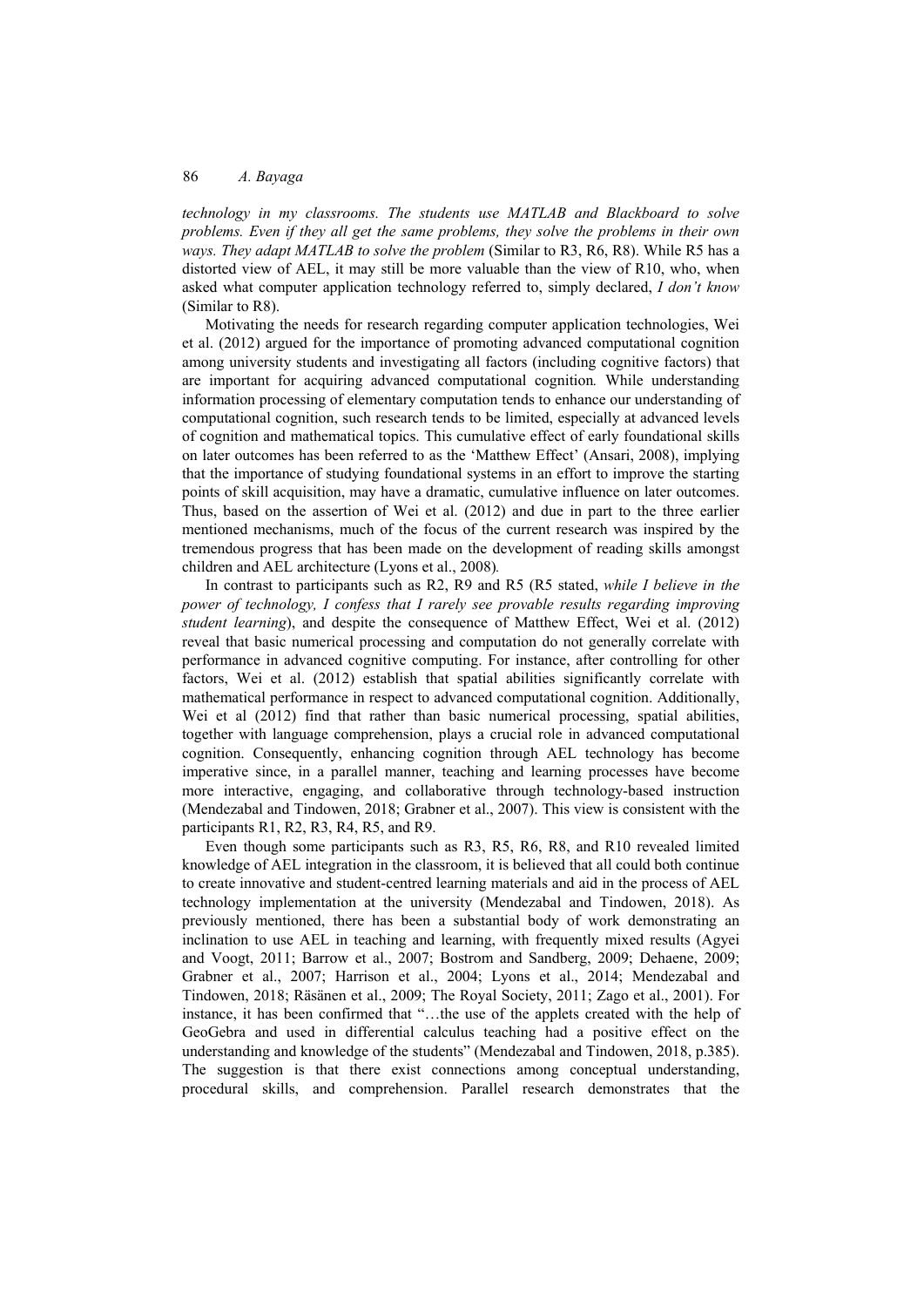implementation process appears slow (Safdar et al., 2011). Even though participant R3 echoed the need for *technology that provides assistance supporting and facilitation of the functioning of the mind*, challenge of implementation remains at the core of AEL.

R1 stated that, *I don't think that I have actually seen any AEL applications using Blackboard or Moodle or using any of the software packages we use. Although I may use these products to create activities that differentiate among weak, medium, and strong learners, this is far from a system that automatically adapts to the learner. So, I don't know anyone in the department who actually employs AEL technology in their instruction. R9 paralleled this sentiment by stating, how can we possibly apply AEL? We really aren't using any AEL-based technology. I've seen it in entry level courses, but not in upper level courses. MATLAB really isn't an AEL technology. It doesn't adapt to the learner*. (Similar statements were provided by R1 and R4.) Altogether, R1 and R9 demonstrated a strong understanding of AEL and its implementation, together with an understanding of what AEL is not. Indeed, this full understanding of AEL seems absent in the remarks of almost all other participants, who seemed more interested in seemingly defensively justifying their use of technology as AEL. R1 further responded, *I don't think that we can keep up with other industries using adaptive technology. They are profitbased in ensuring that the adaptive technology drives people in making money for the industry. Higher education is under no such illusion. In fact, I would argue that, as much as possible, although we give lip service to differentiating instruction to meet the*  learning of individuals; we are truly more looking for a one size fits all manner of *teaching. So, some universities try to use AEL in lower level, high population, Math classes as a panacea for all*.

In summary, participants who seemingly knew less of AEL and its appropriate applications seemed more defensive in their responses and more strongly insisted that their instructional uses of technology were appropriate implementation of AEL. Participants who seemed to have well-formed ideas of what AEL is and how it is or should be applied, seemed more certain that they were not appropriately using AEL in their teaching profession.

### **5 Concluding remarks and hypothetical stance**

Considering both the participants' views and literature from previous works, the results remain mixed. While overwhelming participant responses suggest that the faculty advocated for the use of AEL technology, they had significantly different views regarding such use. Indeed, faculty had inconsistent views regarding whether they were each properly applying AEL in their regular practices.

The recommendation from this study is that there remains continued need for advanced training of university faculty in the constructs and applications of AEL technologies in order to empower change at the university level. We argue that until faculty are sufficiently knowledgeable in AEL matters, there is little hope that students will benefit from AEL technologies. Researching the actual effect of AEL technology in learning may be premature.

It is important to realise that this research occurred at one university with faculty from one department. While it may be inferred that these faculty were unusually weak regarding AEL technology, the researcher assumes that this is far from the case. Indeed, we hypothesise that if faculty were generally investigated from almost any university,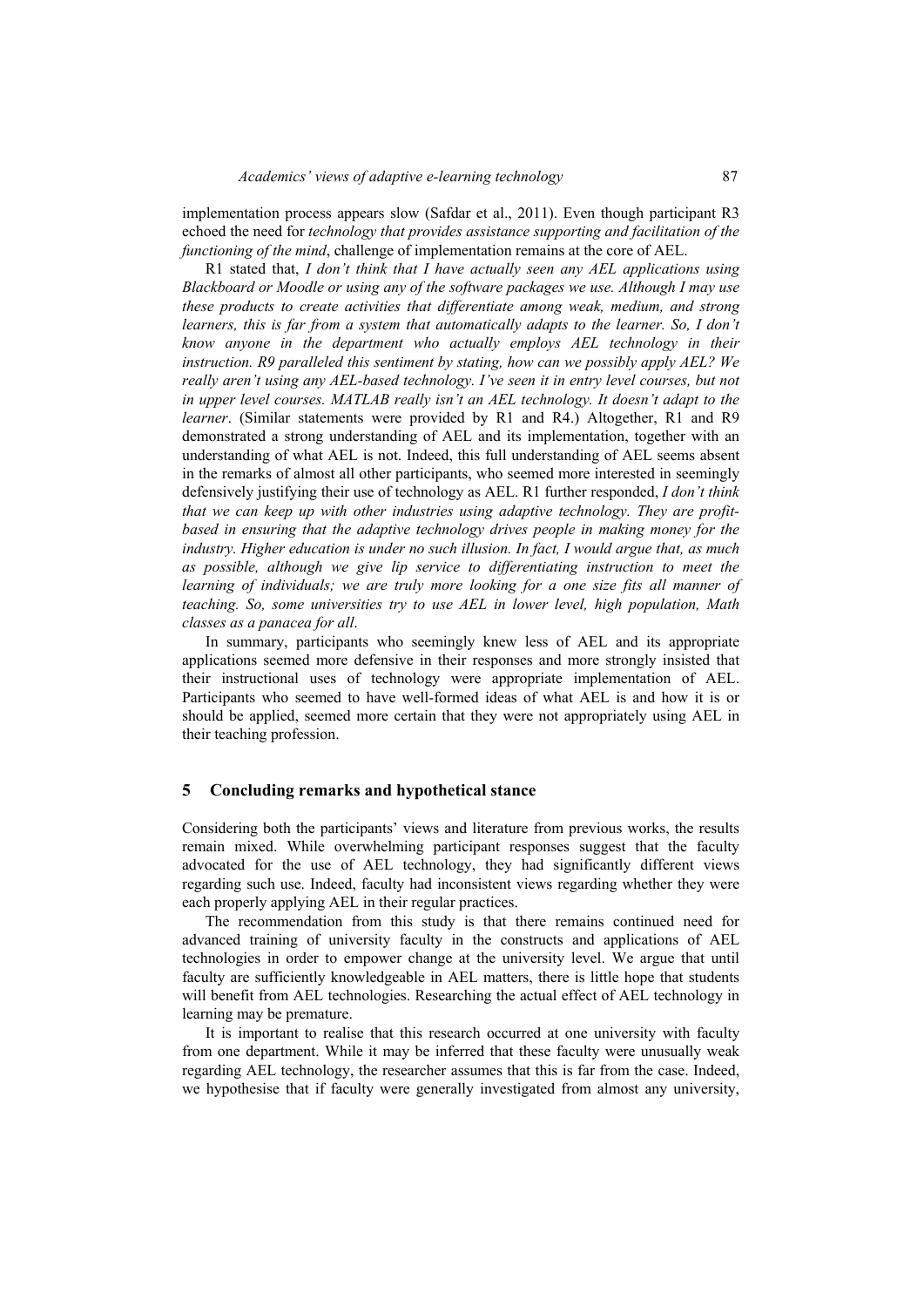similar results would ensue. Thus, there is extensive need to concretise notions regarding AEL within any university and possibly beyond in order for successful implementation to occur.

#### **6 Future research**

This current study is planned as the first of a two-phase research project. Phase 2, to be completed in the near future, will take the form of either Electroencephalogram (EEG) or Functional Near-Infrared Spectroscopy (fNIRS) to examine from a neurological perspective how an AEL system can enhance computational cognition. These two phases of study will form a triangulation, including qualitative and quantitative approaches and provide an opportunity to further examine underlying evidence related to the influencers (computational processing) used in (1) obtaining and processing, (2) retaining, and (3) reproducing information contained in a task.

Unfortunately, the drawback to research such as proposed in Phase 2 has been a lack of adequate AEL understanding and implementation. Bostrom and Sandberg (2009) lamented that regardless of the need to carry out such investigations, the lack of adequate techniques and on-going fragmented debate has also fuelled a suggestion that computational cognition, which may include but not be restricted to numerical and visual processing / analysis, largely occur with limited neuronal comprehension. To investigate such dimensions requires integrating research in both neuro-imaging and adaptive e-learning system research through the lens of information processing for cognitive improvement.

#### **References**

- Adams-Becker, S., Cummins, M., Davis, A., Freeman, A., Hall Giesinger, C. and Ananthanarayanan, V. (2017) *NMC Horizon Report: 2017 Higher Education Edition*, The New Media Consortium, Austin, Texas.
- Agyei, D.D. and Voogt, J. (2011) 'ICT use in the teaching of mathematics: implications for professional development of pre-service teachers in Ghana', *Education and Information Technologies*, Vol. 16, No. 4, pp.423–439.
- Akbulut, Y. and Cardak, C.S. (2012) 'Adaptive educational hypermedia accommodating learning styles: a content analysis of publications from 2000 to 2011', *Computers and Education*, Vol. 58, No. 2, pp.835–842.
- Ansari, D. (2008) 'Effects of development and enculturation on number representation in the brain', *Nature Reviews Neuroscience*, Vol. 9, No. 4, pp.278–291.
- Barrow, L., Markman, L. and Rouse, C.E. (2007) *Technology's Edge: the educational benefits of computer-aided instruction WP 2007-17*. Federal Reserve Bank of Chicago. Available online at: http://www.eric.ed.gov/ERICWebPortal/contentdelivery/servlet/ERICServlet?accno=ED50 5645 (accessed on 21 January 2010).
- Bates, A.W. (2015) *Teaching in a digital age*. Available online at: https://opentextbc.ca/ teachinginadigitalage (accessed on 29 January 2019).
- Bharuthram, S. and Kies, C. (2012) 'Introducing e-learning in a South African higher education institution: challenges arising from an intervention and possible responses', *British Journal of Educational Technology*, Vol. 44, No. 3, pp.410–420.
- Bostrom, N. and Sandberg A. (2009) 'Cognitive Enhancement: methods, ethics, regulatory challenges', *Science and Engineering Ethics*, Vol. 15, No. 3, pp.311–41.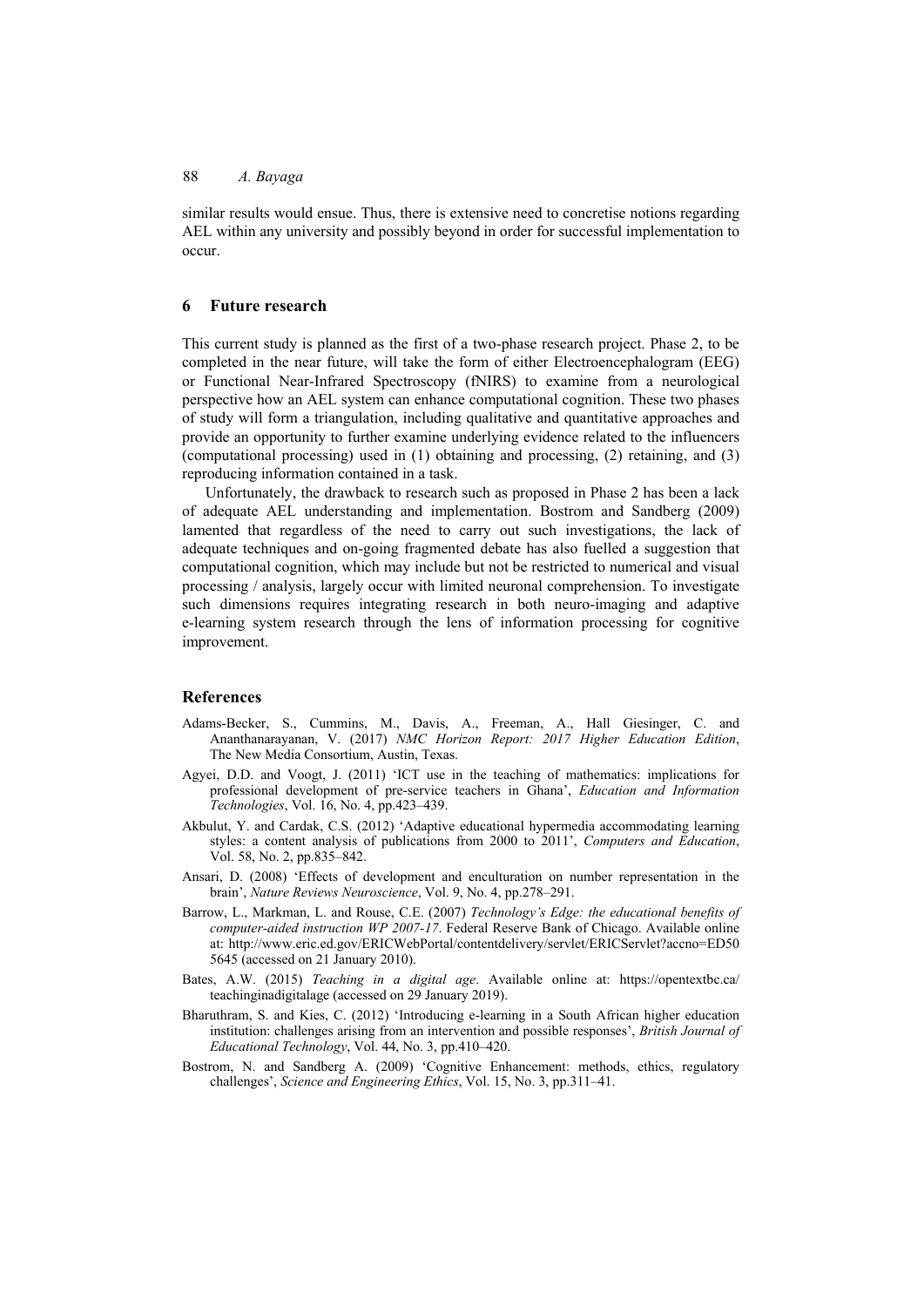- Brusilovsky, P. and Maybury, M.T. (2002) 'From adaptive hypermedia to the adaptive web', *Communications of the ACM*, Vol. 45, No. 5, pp.30–33.
- Butterworth, B., Varma, S. and Laurillard, D. (2011) 'Dyscalculia: From brain to education', *Science*, Vol. 332, pp.1049–1053.
- Christmann, E., Badgett, J. and Lucking, R. (1997) 'Microcomputer-based computer-assisted learning within different subject areas: a statistical deduction', *Journal of Educational Computing Research*, Vol. 16, No. 3, pp.281–296.
- Deary, I., Strand, S., Smith, P. and Fernandes, C. (2007) 'Intelligence and educational achievement', *Intelligence*, Vol. 35, No. 1, pp.13–21.
- Dehaene, S. (2009) *Reading in the Brain*, Viking Penguin, London.
- Dominic, M. and Francis, S. (2015) 'An adaptable e-learning architecture based on learners' profiling', *International Journal of Modern Education and Computer Science*, Vol. 7, No. 3, pp.26–31.
- eLearn Center (eLC) (2017) *eLearn Center Blog. 2016 trends in elearning publications*. Available online at: http://elearncenter.blogs.uoc.edu/2016-trends-in-e-learning-publications/ (accessed on 29 January 2019).
- eLearn Center (eLC) (2018) *E-Learning Research Report 2017: Analysis of the Main Topics in Research Indexed Articles*, eLearn Center (UOC), Barcelona, pp.1–43.
- Ferguson, R., Barzilai, S., Ben-Zvi, D., Chinn, C.A., Herodotou, C., Hod, Y., Kali, Y., Kukulska-Hulme, A., Kupermintz, H., McAndrew, P., Rienties, B., Sagy, O., Scanlon, E., Sharples, M., Weller, M. and Whitelock, D. (2017) '*Innovating pedagogy 2017: Open university innovation report 6*, The Open University, Milton Keynes.
- Ford, N. and Chen, S.Y. (2000) 'Individual differences, hypermedia navigation, and learning: an empirical study', *Journal of Educational Multimedia and Hypermedia*, Vol. 9, No. 4, pp.281–311.
- Forsythe, S. (2014) 'Learning geometry through dynamic geometry software', *Mathematics Teaching Incorporating Micromath*, Vol. 202, pp.31–35.
- Froschl, C. (2005) *User modelling and user profiling in adaptive e-learning systems*, (Unpublished master thesis), Graz University of Technology, Austria.
- Gee, J.P. (1999) 'Review of the "learning paradox" manuscript', *American Educational Research Journal*, Vol. 36, No. 1, pp.87–95.
- Given, L.M. (2008) '*The SAGE Encyclopaedia of Qualitative Research Methods*, Vols. 1/0, Sage Publications Inc., Thousand Oaks, CA, Doi: 10.4135/9781412963909.
- Grabner, R.H., Ansari, D., Reishofer, G.¸ Stern, E., Ebner, F. and Neuper, C. (2007) 'Individual differences in mathematical competence predict parietal brain activation during mental calculation', *Neuroimage*, Vol. 38, No. 2, pp.346–356.
- Graf, S., Liu, T.C., Chen, N.S. and Yang, S.J. (2009) 'Learning styles and cognitive traits-their relationship and its benefits in web-based educational systems', *Computers in Human Behavior*, Vol. 25, No. 6, pp.1280–1289.
- Grgurovic, M., Chapelle, C.A. and Shelley, M.C. (2013) 'A meta-analysis of effectiveness studies on computer technology-supported language learning', *ReCALL*, Vol. 25, No. 2, pp.165–198.
- Guay, R. and McDaniel, E. (1977) 'The relationship between mathematics achievement and spatial abilities among elementary school children', *Journal for Research in Mathematics Education*, Vol. 8, No. 3, pp.211–215.
- Guilhermina, L.M. (2007) 'The Limits and Possibilities of ICT in Education', *Educational Sciences Journal*, Vol. 3, pp.39–48.
- Harrison, C., Lunzer, E., Tymms, P., Fitz-Gibbon, C. and Restorick, J. (2004) 'Use of ICT and its relationship with performance in examinations: a comparison of the ImpaCT2 project's research findings using pupil-level, school-level and multilevel modelling data', *Journal of Computer Assisted Learning*, Vol. 20, No. 5, pp.319–337.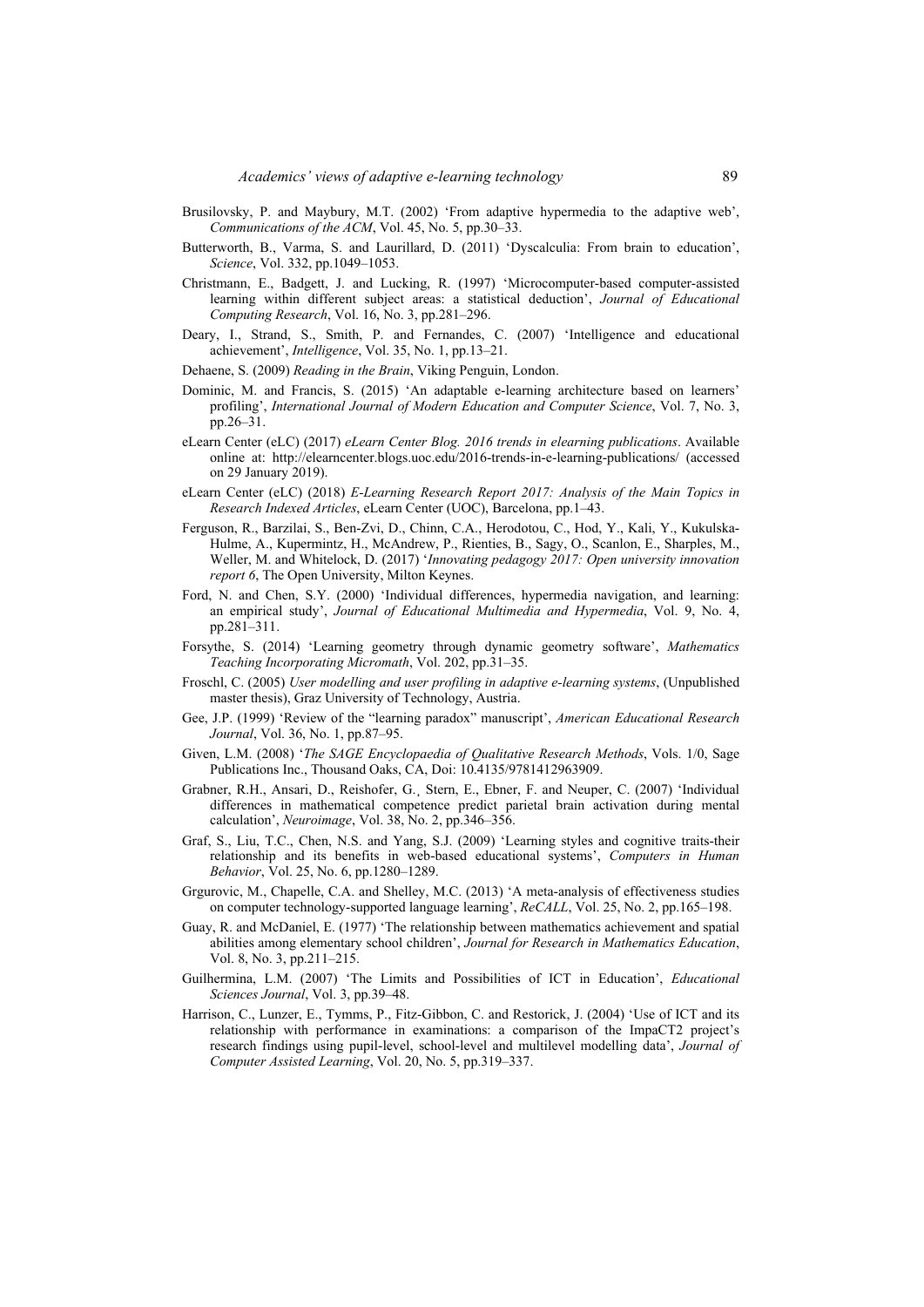- Hung, S.Y., Yu, W.J., Liou, K.L. and Hsu, S.C. (2009) 'Exploring e-learning effectiveness based on activity theory: an example of asynchronous distance learning', *MIS REVIEW: An International Journal*, Vol. 15, No. 1, pp.63–87.
- Johnstone, B. (2002) *Discourse Analysis*, Blackwell, Oxford, England.
- Jones, S. and Burnett, G. (2008) 'Spatial ability and learning to program', *Human Technology: An Interdisciplinary Journal on Humans in ICT Environments*, Vol. 4, pp.47–61.
- Kallai, A.Y. and Tzelgov, J. (2009) 'A generalised fraction: an entity smaller than one of the mental number line', *Journal of Experimental Psychology: Human Perception and Performance*, Vol. 35, No. 6, pp.1845–1864.
- Koponen, T., Aunola, K., Ahonen, T. and Nurmi, J. (2007) 'Cognitive predictors of single-digit and procedural calculation skills and their conversation with reading skill', *Journal of Experimental Child Psychology*, Vol. 97, No. 3, pp.220–241.
- Lee, K., Ng, S., Ng, E. and Lim, Z. (2004) 'Working memory and literacy as predictors of performance on algebraic word problems', *Journal of Experimental Child Psychology*, Vol. 89, No. 2, pp.140–158.
- Lyons, I.M., Ansari, D. and Beilock, S.L. (2008) 'Symbolic estrangement: evidence against a strong association between numerical symbols and the quantities they represent', *Journal of Experimental Psychology: General*, Vol. 141, No. 4, pp.635–641.
- Lyons, I.M., Price, G.R., Vaessen, A., Blomert, L. and Ansari, D. (2014) 'Numerical predictors of arithmetic success in grades 1–6', *Developmental Science*, Vol. 17, No. 5, pp.714–726.
- Means, B., Toyama, Y., Murphy, R.F. and Baki, M. (2013) 'The effectiveness of online and blended learning: a meta-analysis of the empirical literature', *Teachers College Record*, Vol. 115, No. 3, pp.1–13.
- Meert, G., Grégoire, J. and Noël, M.P. (2009) 'Rational numbers: componential versus holistic representation of fractions in a magnitude comparison task', *The Quarterly Journal of Experimental Psychology*, Vol. 62, No. 8, pp.1598–1616.
- Mendezabal, M.J.N. and Tindowen, D.J.C. (2018) 'Improving students' attitude, conceptual understanding and procedural skills in differential calculus through microsoft mathematics', *Journal of Technology and Science Education*, Vol. 8, No. 4, pp.385–397.
- Mumtaz, S. (2000) 'Factors affecting teachers' use of information and communications technology: a review of the literature', *Journal of Information Technology for Teacher Education*, Vol. 9, No. 3, pp.319–342.
- Murphy, D., Walker, R. and Webb, J. (2001) *Online Learning: Teaching with Technology*, Kogan, London.
- Musheer, Z. (2018) 'ICT as a catalyst for teaching-learning process: a meta-analysis study', *International Journal of Advanced Education and Research*, Vol. 3, No. 2, pp.61–64.
- Muzheve, M.T. and Capraro, R.M. (2012) 'An exploration of the role natural language and idiosyncratic representations in teaching how to convert among fractions, decimals, and percents', *Journal of Mathematical Behavior*, Vol. 31, No. 1, pp.1–14.
- Njenga, J. and Fourie, L.C.H. (2010) 'The myths about e-learning in higher education', *British Journal of Educational Technology*, Vol. 41, No. 2, pp.199–212.
- Noesgaard, S.S. and Ørngreen, R. *(*2015) 'The effectiveness of e-learning: an explorative and integrative review of the definitions, methodologies and factors that promote e-learning effectiveness', *The Electronic Journal of e- Learning*, Vol. 13, No. 4, pp.278–290.
- Opfer, J.E. and DeVries, J.M. (2008) 'Representational change and magnitude estimation: why young children can make more accurate salary comparisons than adults', *Cognition*, Vol. 108, pp.843–849.
- Palloff, R.M. and Pratt, K. (2007) 'Beyond the looking glass', in Rudestam, K.E. and Schoenholtz-Read, J. (Eds): *Handbook of online learning*, 2nd ed., Sage Publications, Los Angeles, CA, pp.370–386.